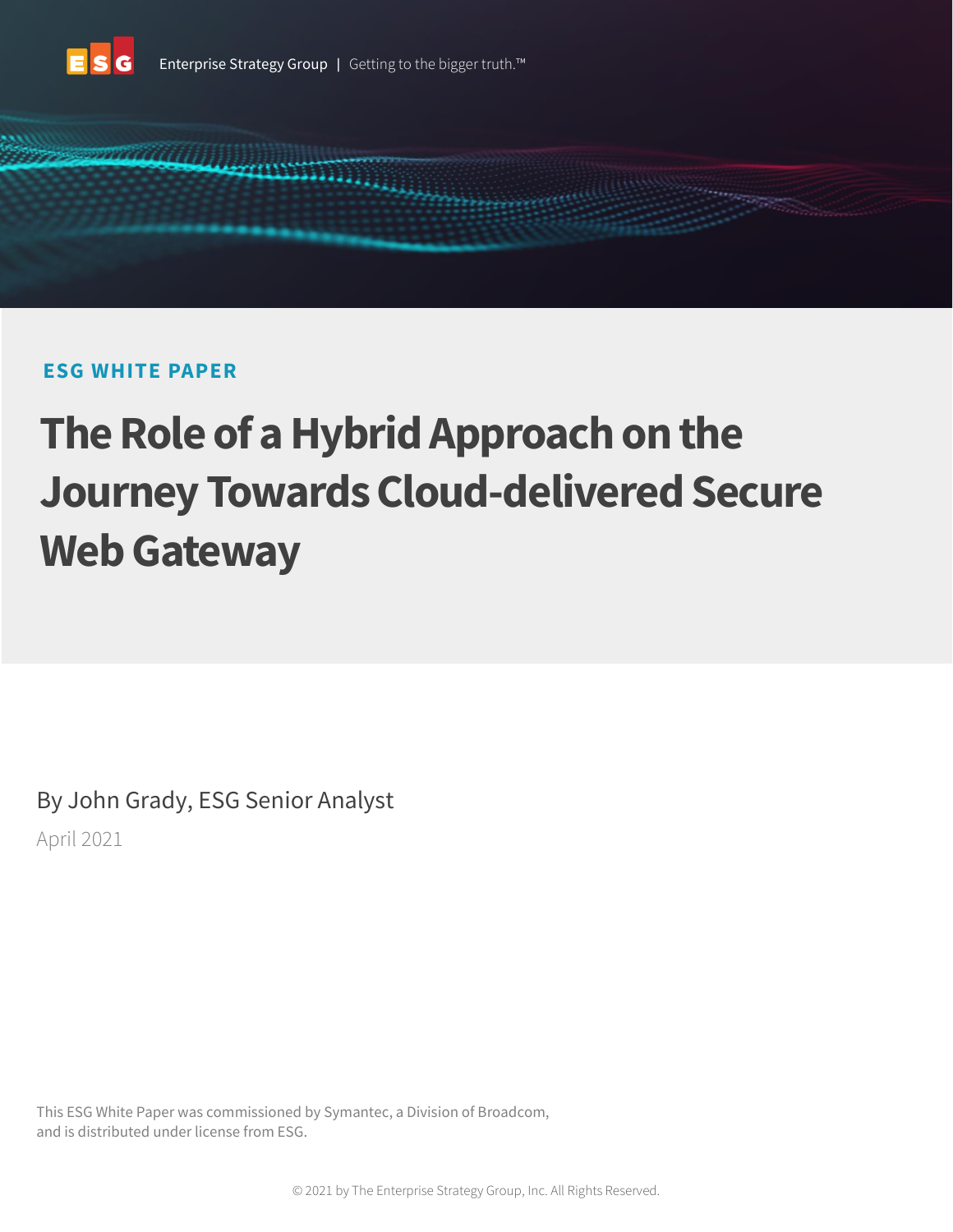# **Contents**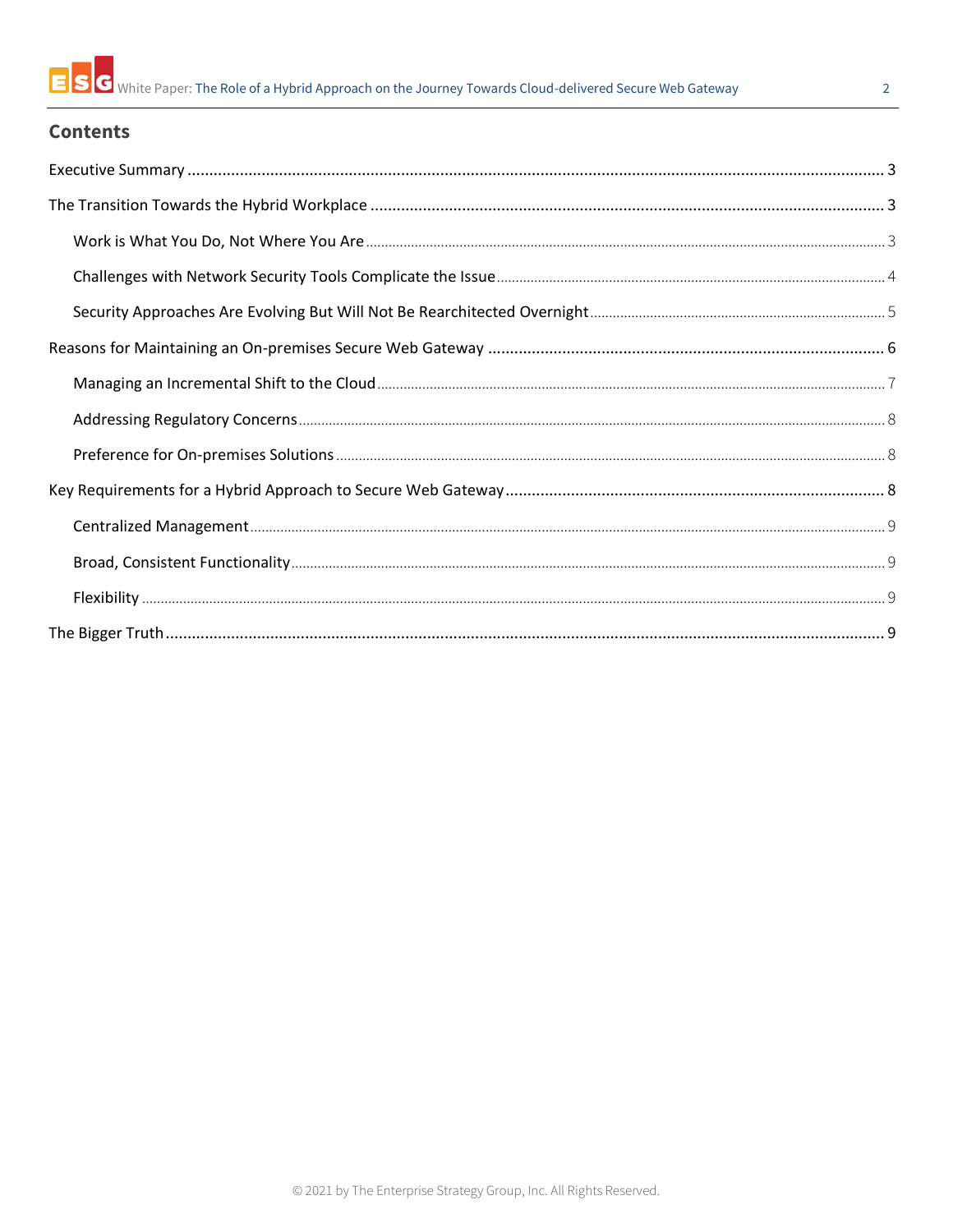# <span id="page-2-0"></span>**Executive Summary**

The impact of the pandemic has obviously highlighted the shift to remote work and, as a result, the importance of clouddelivered solutions to support enterprise agility, flexibility, and resilience. Yet as much as the pandemic has accelerated cloud adoption, the reality remains that many enterprises take a more incremental approach to cloud migration and will continue to transition on-premises applications and services to the cloud slowly over time.

The cybersecurity space is no different in this respect, and as far as the secure web gateway market has come with regards to the shift to cloud, the fact remains that on-premises tools have not disappeared and are unlikely to any time soon. Whether due to compliance concerns, network complexity, or simply preference, many organizations will continue to manage on-premises secure web gateways as part of a hybrid approach, while progressing to the cloud over time.

**Whether due to compliance concerns, network complexity, or simply preference, many organizations will continue to manage on-premises secure web gateways as part of a hybrid approach, while progressing to the cloud over time.**

# <span id="page-2-1"></span>**The Transition Towards the Hybrid Workplace**

The pandemic has forced most companies to reassess their IT strategies to better support a work-from-home model. Many organizations have accelerated their investments in cloud services, collaboration tools, and secure remote access solutions to ensure users are able to continue to be productive outside of corporate locations. Yet as transformative as these shifts have been for many, there remains an expectation that the post-pandemic professional world will revert to something similar to what it was in January 2020.

#### <span id="page-2-2"></span>Work is What You Do, Not Where You Are

Without a doubt, the biggest shift over the last 12 months has been the explosion in the percentage of employees working from home. Prior to the pandemic, there were notable examples of companies mandating office attendance and limiting the ability to work from home, even within the IT industry itself.

**72% of IT decision makers say their organizations are becoming more pro work-from-home over the course of the pandemic, indicating a more lasting embrace rather than grudging acceptance of this change.**

Yet for most of 2020, companies had little choice but to embrace remote work and build out an infrastructure to support that priority. As one might expect, this has led many to update their views on remote work overall. In fact, ESG research has found that 72% of IT decision makers say their organizations are becoming more pro work-from-home over the course of the pandemic, indicating a more lasting embrace rather than grudging acceptance of this  $change.<sup>1</sup>$ 

Even with that being the case, many organizations are already back to supporting some level of office activity, and this will likely continue to increase. Specifically, ESG research has found that nearly half (48%) of organizations would prefer to get most or all employees back into the office at some point in the future (see Figure 1). <sup>2</sup> While this will not necessarily mean that employees will be required to work from corporate offices 5 days per week, the fact that most organizations will

<sup>1</sup> Source: ESG Master Survey Results, *[2021 Technology Spending Intentions Survey](https://research.esg-global.com/reportaction/MSR2021SpendingIntentionsDec2020/Toc)*, December 2020.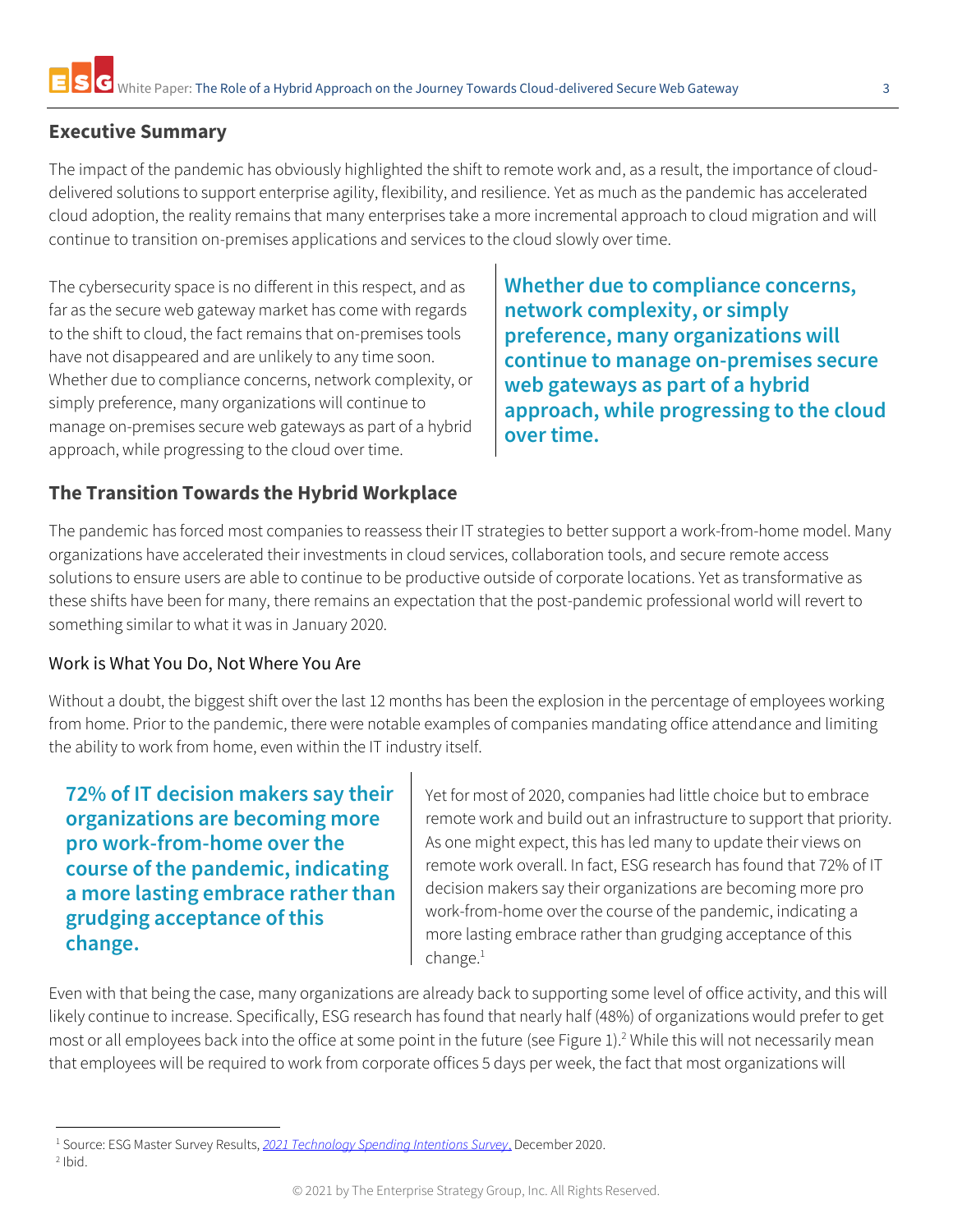continue to utilize office environments means they will need the associated network and security infrastructure to support these locations.

**Figure 1. Over Half of Organizations Will Look to Resume Office Activities**



*Source: Enterprise Strategy Group*

# <span id="page-3-0"></span>Challenges with Network Security Tools Complicate the Issue

Exacerbating the work-from-home trend and anticipated hybrid workplace model many will use once the pandemic subsides are the challenges organizations cite with regards to network security tools used in their environments. These include: 3

- Inconsistent management across physical and cloud or virtual environments (44%). Whether managing different form factors of the same tool, or different tools securing different parts of the environment, the operational inefficiencies and potential for human error when replicating policy across management consoles make a siloed approach ineffective.
- Performance issues that negatively impact user experience (42%). As important as security is, it cannot come at the expense of the user experience or employee productivity. Solutions must be able to provide effective threat prevention while simultaneously enabling users to effectively do their jobs with no interruption or latency.
- Too many disparate tools (36%). Most organizations have dozens of tools across a similar number of vendors. This leads to inefficiencies and additional costs from a product management and procurement perspective. Negotiating

<sup>3</sup> Source: ESG Master Survey Results, *[Network Security Trends](https://research.esg-global.com/reportaction/MSRNetworkSecurityTrendsMar2020/Toc)*, March 2020.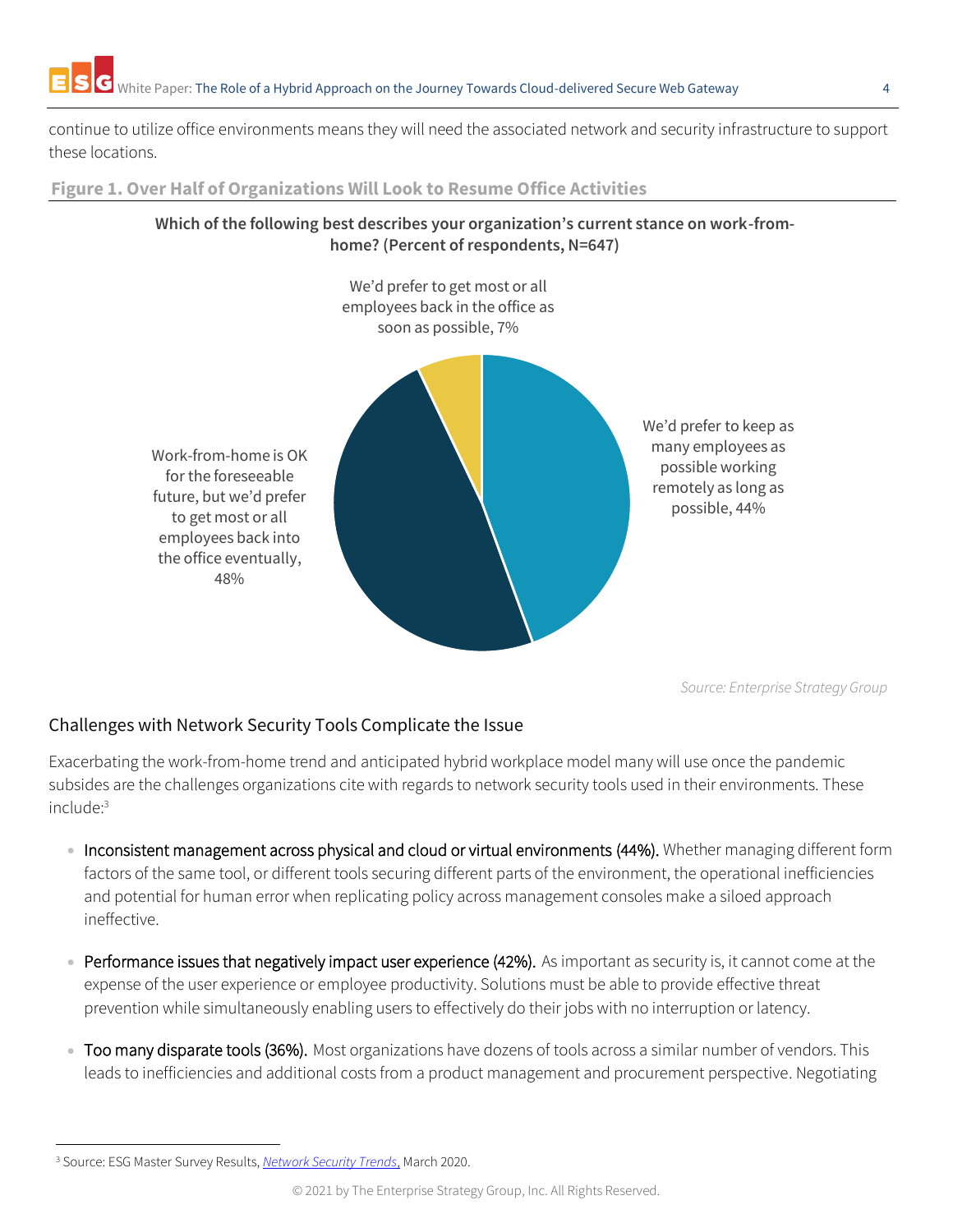and navigating multiple contracts, managing different update cycles, and ensuring staff are properly trained across different tools are some of the issues driving many to look for consolidation wherever possible.

- Difficulty implementing (33%). Enterprise environments have become so complex and interconnected that deploying a new tool is not always straightforward. Ensuring the proper configurations, policies, and access controls are in place is often time consuming and laborious.
- Lack of scalability (25%). Today's IT environment is so dynamic that solutions may have difficulty keeping pace with the near constant rate of change required to meet the changing needs of the organization. While the example of scaling up support for employees working from home is top of mind after the last year, the reality is that, moving forward, organizations will need to think about flexing services up or down to meet the changing needs and shape of the business.

# <span id="page-4-0"></span>Security Approaches Are Evolving But Will Not Be Rearchitected Overnight

In part to address these challenges, the pendulum has been swinging towards cloud-delivered and software-as-a-service (SaaS) oriented security for a number of years. The pandemic certainly highlighted some of the benefits afforded by this type of approach for supporting a distributed workforce. Nowhere is the trend towards cloud clearer than with regards to secure access service edge (SASE). The concept of a cloud-centric solution converging a variety of security tools has generated a significant amount of interest over the last 18 months, with organizations anticipating improved security, better user satisfaction, centralized management, and more agility to rollout security services and updates faster.

Yet while the percentage of cloud-delivered perimeter network security solutions is expected to increase notably, the reality is that on-premises solutions will not disappear any time soon. In fact, ESG research has found that even while the percentage of organizations expecting more than half of their perimeter network security controls to be cloud-delivered in the next 2

**While the percentage of cloud-delivered perimeter network security solutions is expected to increase notably, the reality is that on-premises solutions will not disappear any time soon.**

years will markedly increase from today (i.e., 12% to 28%), the majority (69%) still anticipate that half or fewer of their tools will be cloud-delivered (see Figure 2).<sup>4</sup> This staged shift to the cloud is further evidenced by the fact that, with regards to SASE specifically, there is still a strong appeal for hybrid options to enable organizations to transition over time to a fully cloud-delivered model. ESG has found that 33% of research respondents rank support for hybrid architectures as a top-3 attribute of SASE.<sup>5</sup>

<sup>4</sup> Source: ESG Master Survey Results, *[Transitioning Network Security Controls to the Cloud](https://research.esg-global.com/reportaction/TransitioningNetworkSecurityControlstotheCloudMSR/Toc)*, July 2020. 5 Ibid.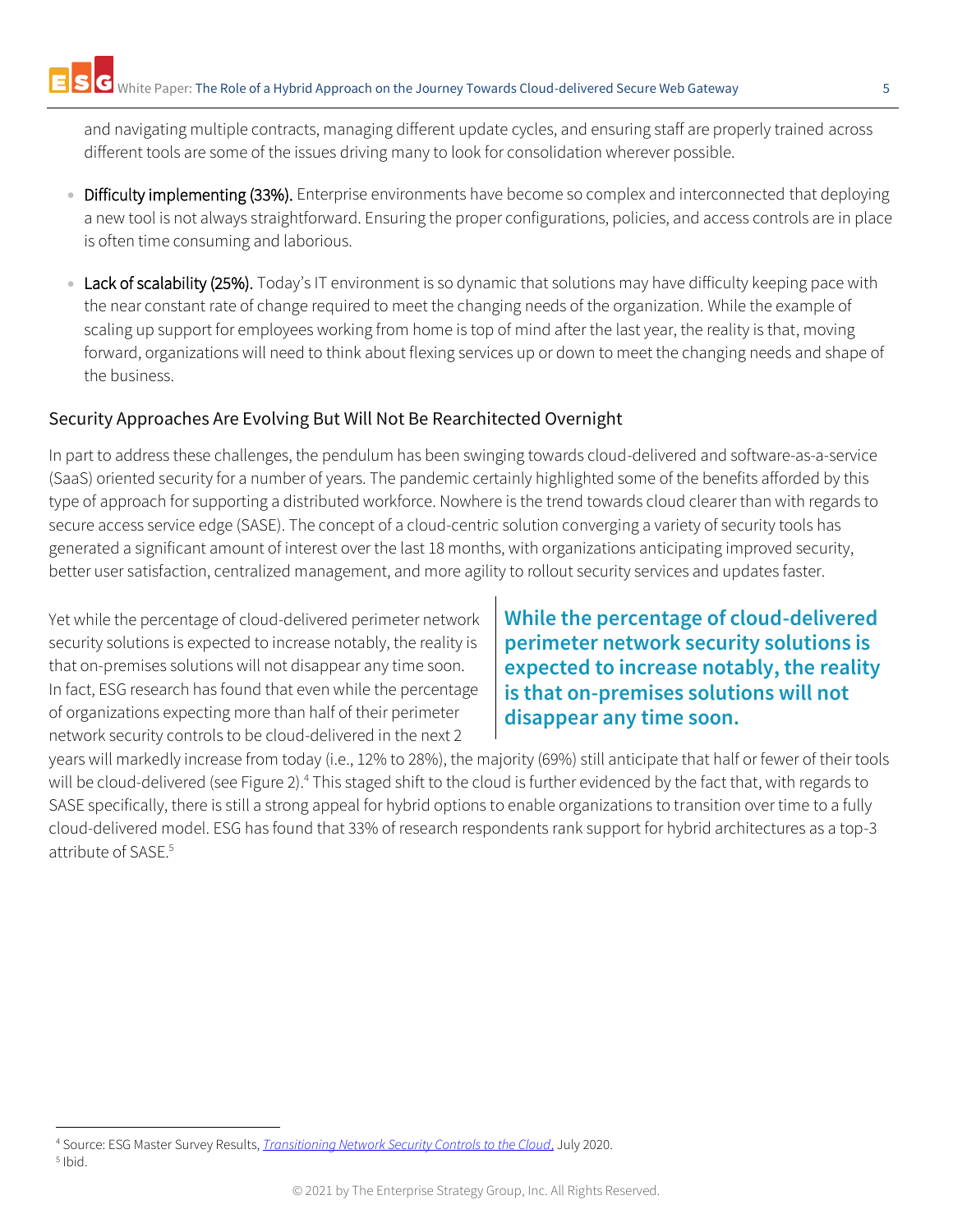#### **Figure 2. The Percentage of Cloud-delivered Perimeter Network Security Tools**

#### **Approximately what percentage of your organization's edge network security controls are cloud-delivered today? How do you expect this to change – if at all – over the next 24 months? (Percent of respondents, N=363)**



*Source: Enterprise Strategy Group*

### <span id="page-5-0"></span>**Reasons for Maintaining an On-premises Secure Web Gateway**

The secure web gateway (SWG) market was one of the first in the network security space to begin to transition to a SaaS model. Supporting branch office and local internet breakouts was the first use case, but that has expanded over time to include remote users and, for some, even company-wide SaaS deployments. Yet nearly a decade after the first versions of cloud-delivered SWGs were introduced, ESG research has found that 95% of enterprise organizations continue to use an on-premises, appliance-based solution as part of their access control and management network security strategy. 6

In the context of the daily routine of many knowledge workers, secure web gateways represent the tip of the spear of an organization's threat prevention capabilities. Enforcing corporate policy with regards to web usage, preventing malware downloads, enforcing data loss prevention policies, and providing a level of control over application usage are all supported by SWG solutions. With that criticality as the backdrop, there are a few key reasons organizations may incrementally move to the cloud while continuing to manage an on-premises approach (see Figure 3).<sup>7</sup>

<sup>6</sup> Source: ESG Master Survey Results, *[Network Security Trends](https://research.esg-global.com/reportaction/MSRNetworkSecurityTrendsMar2020/Toc)*, March 2020.

<sup>7</sup> Source: ESG Master Survey Results, *[Transitioning Network Security Controls to the Cloud,](https://research.esg-global.com/reportaction/TransitioningNetworkSecurityControlstotheCloudMSR/Toc)* July 2020.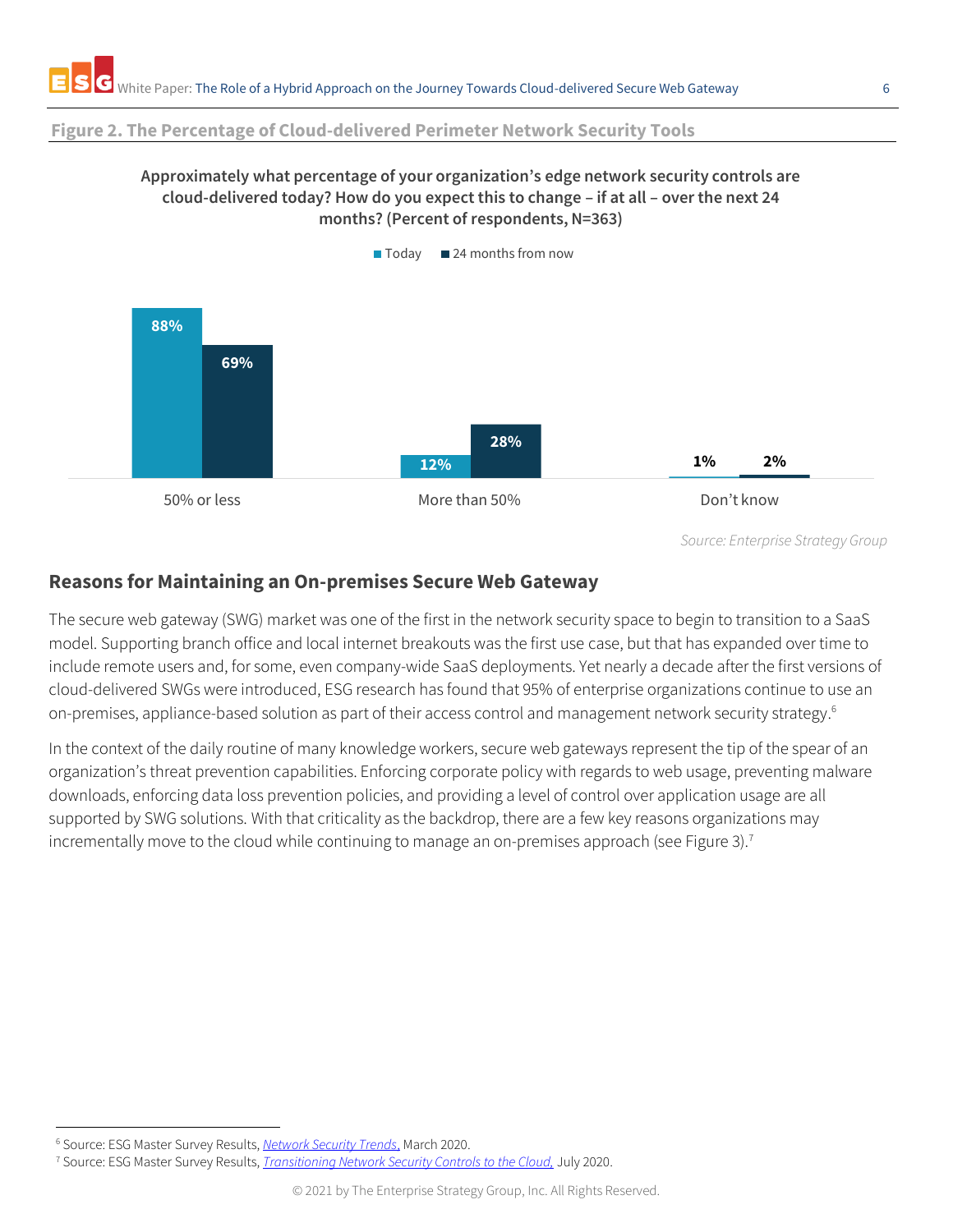#### **Figure 3. Reasons for Using On-premises Security Tools**



**Which of the following statements best reflects the reason your organization has not** 

*Source: Enterprise Strategy Group*

# <span id="page-6-0"></span>Managing an Incremental Shift to the Cloud

Many cloud migration projects occur over multiple years. The scale of enterprise infrastructure and applications simply does not allow for the shift to occur all at once. As a result, organizations must assess the performance of existing onpremises applications and services and weigh the criticality of shifting them to a cloud platform.

# **Organizations must assess the performance of existing onpremises applications and services and weigh the criticality of shifting them to a cloud platform.**

Those that are performing well may be deprioritized as candidates for cloud migration in the short or moderate term. If the solution performs as required under the current deployment model, focusing cloud migration strategies on less effective parts of the environment can yield more positive impacts.

Additionally, the "lift and shift" scenario does not always play out as

easily as it sounds, especially for larger enterprises. No security tool operates in a silo. Secure web gateways are no exception and often integrate with other solutions from the same or third-party vendors to support advanced threat protection, data loss prevention, DNS, CASB, or other capabilities. Reconstructing these integrations, as well as routing and policy models, may serve as an additional barrier to cloud migration. Finally, advanced tools such as network detection and response (NDR) and full packet capture (PCAP) may also be customized to run within the existing architecture and be difficult to meet enterprise needs in the cloud.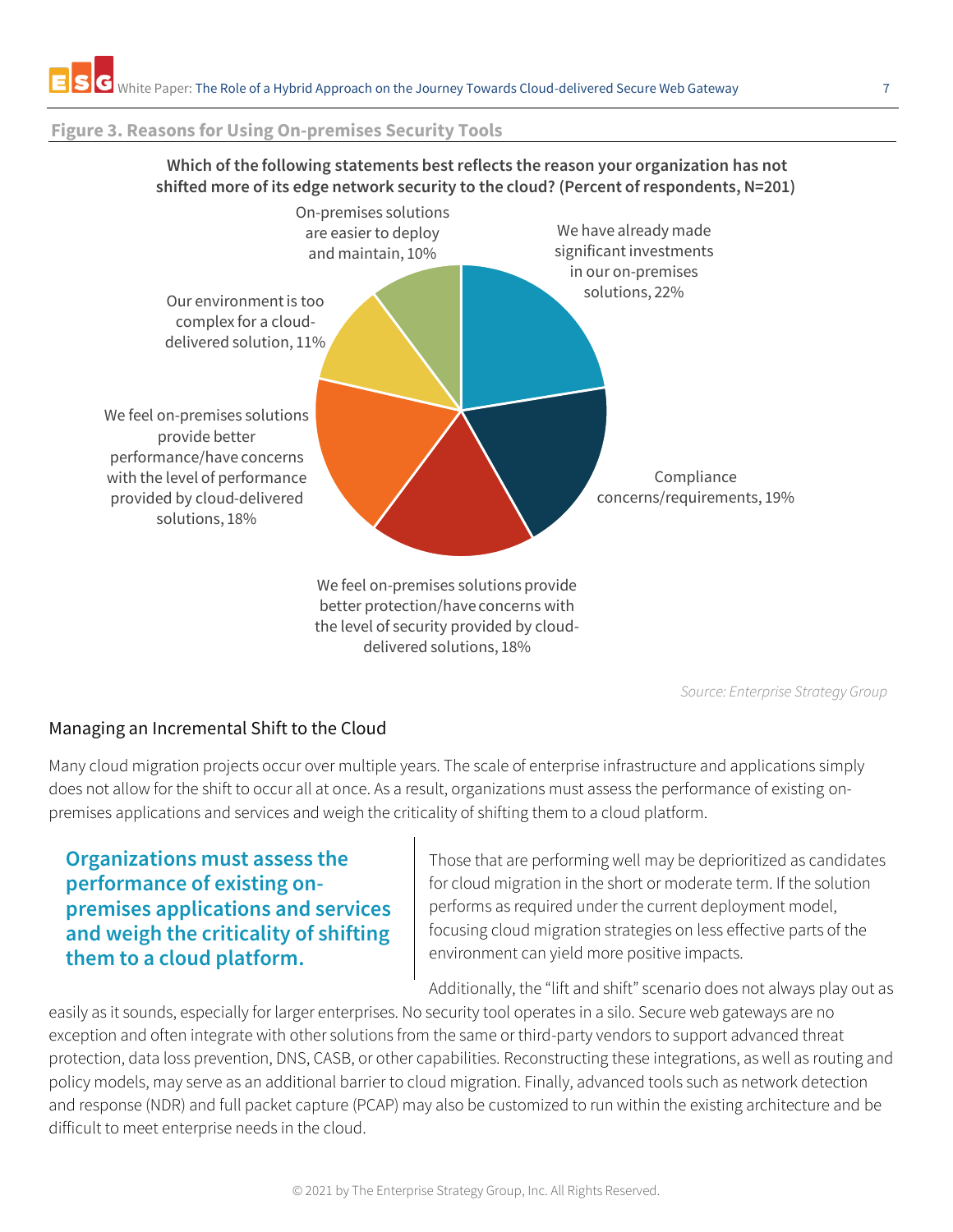### <span id="page-7-0"></span>Addressing Regulatory Concerns

The introduction of expansive regulations such as the General Data Protection Regulation (GDPR) and California Consumer Privacy Act (CCPA) have forced organizations to weigh and balance security requirements with employee privacy, especially as it relates to the decryption and inspection of network traffic. In some geographies and industries, performing this type of inspection in the cloud, potentially in datacenters outside the country of origin, can either run afoul of the regulations themselves or increase the complexity of ensuring the proper safeguards and mitigations are in place to protect personal data. As a result, some organizations continue to deploy security tools on-premises to meet data residency requirements and limit complexity.

### <span id="page-7-1"></span>Preference for On-premises Solutions

Finally, some organizations simply prefer on-premises approaches. ESG research has found that 18% believe on-premises tools provide better protection compared to SaaS.<sup>8</sup> The flexible customization and architecture design options onpremises tools provide, which are not always available with cloud-delivered solutions, is a likely reason for this.

This may seem counterintuitive at first, as one of the main value propositions of the cloud is always-on updates. However, effective on-premises solutions will leverage cloudenabled back-end resources to collect telemetry and apply intelligence to ensure the most up-to-date protections are applied to inspected traffic.

Similarly, 18% believe on-premises solutions provide better

**Effective on-premises solutions will leverage cloud-enabled back-end resources to collect telemetry and apply intelligence to ensure the most up-todate protections are applied to inspected traffic.**

performance compared to cloud alternatives.<sup>9</sup> This is critical with regards to maintaining a consistent user experience. Again, the cloud narrative is predicated on putting protections closer to the user. This makes perfect sense in a remote worker or remote office scenario where the alternative is backhauling traffic to the corporate datacenter. However, when in a main office location, using an on-premises stack is unlikely to result in increased latency when compared to a cloud solution, though the specific results depend upon the capacity of the on-premises solution, the location of the office as compared to the cloud resources the user is accessing, and the infrastructure of the cloud provider (PoPs, peering footprint, etc).

# <span id="page-7-2"></span>**Key Requirements for a Hybrid Approach to Secure Web Gateway**

As noted, nearly all enterprises indicate they use an on-premises secure web gateway. However, a similar percentage of respondents (93%) also report using cloud-delivered SWGs as part of their access control and management network security strategy.<sup>10</sup> This significant overlap highlights the prevalence of a hybrid approach in the market in order to protect employees across different locations, support a variety of use cases, and ensure regulatory compliance where applicable.

However, implementing a successful hybrid secure web gateway approach requires much more than simply mixing and matching on-premises and cloud-delivered tools. A hybrid solution must seamlessly integrate the different appliance, virtual, cloud-delivered, and SaaS components of which it is comprised. Further, to ensure consistent protection across the entire enterprise, scale with the organization as its needs change, and better enable security teams to be effective and efficient, hybrid solutions (and the on-premises component specifically) should include the following attributes:

<sup>8</sup> Source: ESG Master Survey Results, *[Transitioning Network Security Controls to the Cloud,](https://research.esg-global.com/reportaction/TransitioningNetworkSecurityControlstotheCloudMSR/Toc)* July 2020.

<sup>&</sup>lt;sup>9</sup> Ibid.

<sup>10</sup> Source: ESG Master Survey Results, *[Network Security Trends](https://research.esg-global.com/reportaction/MSRNetworkSecurityTrendsMar2020/Toc)*, March 2020.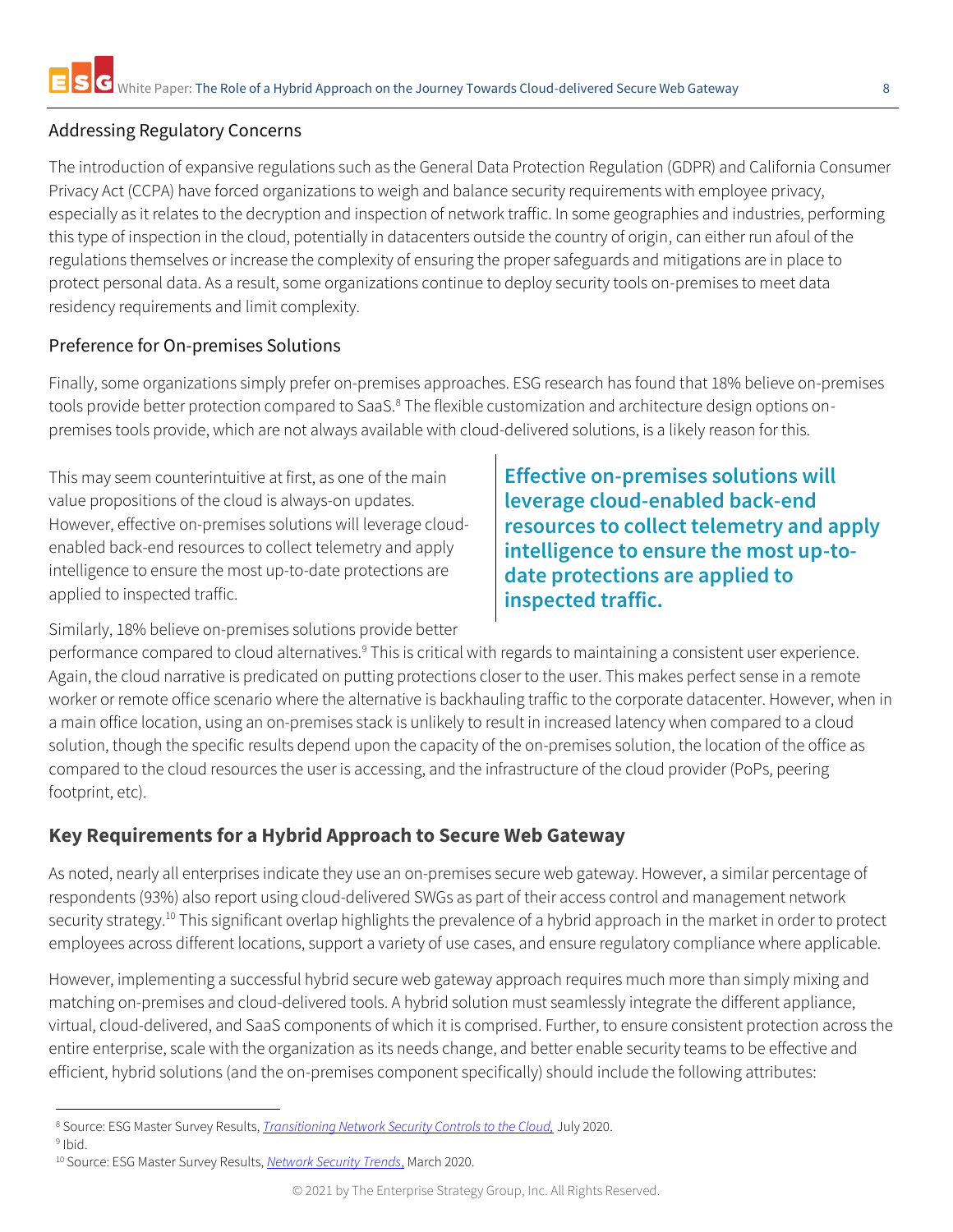### <span id="page-8-0"></span>Centralized Management

Modern secure web gateways must provide a centralized management experience for administrators regardless of how the solution is deployed. Policy language and construct must be universal and intuitive to ensure the correct protections are in place regardless of where a user may be located. By streamlining the number of consoles administrators must be trained and proficient on, while reducing duplicative management tasks, organizations can gain operational efficiencies and free security personnel to work on more proactive assignments.

Additionally, centralized reporting across both on-premises and cloud tools supports more robust analytics practices to uncover threats and other issues more efficiently. Rather than having to manually correlate information from different tools, an aggregated view enables security teams to efficiently analyze the data and improve incident response.

# <span id="page-8-1"></span>Broad, Consistent Functionality

Similarly, the level of protection must be consistent across on-premises and cloud instances This requires feature parity to ensure threats can be accurately identified and blocked regardless of where the user is. Modern secure web gateways should have a strong proxy architecture as a foundation, supported by web filtering, SSL decryption, advanced malware protection, data loss prevention, and cloud access security broker features. Advanced capabilities such as sandboxing and web browser isolation are increasingly required to protect organizations from zero-day threats. These capabilities (whether from a single or multiple vendors) must be consistently available across all parts of the solution, regardless of location. Additionally, the timing of updates must be comparable across both on-premises and cloud deployments.

# <span id="page-8-2"></span>Flexibility

The described management and functional requirements can be supported by cloud-enabled on-premises tools. In this model, the on-premises tool is reinforced by cloud capabilities, which could include pulling in real-time threat intelligence from a global network of users or offloading compute-intensive functions such as isolation and emulation. Even the centralized management aspects described above can be supported through a cloud user interface.

**In a cloud-enabled model, the onpremises tool is reinforced by cloud capabilities, which could include pulling in real-time threat intelligence from a global network of users or offloading compute-intensive functions such as isolation and emulation.**

From a packaging and pricing perspective, the ability to transition on-premises controls to the cloud seamlessly when organizational needs change provides investment protection and a clear roadmap to shift towards a more cloud-centric hybrid approach over time. This is facilitated through subscription-based, user-focused pricing supported across onpremises hardware, virtual appliance, private cloud, or SaaS deployments. In this model, organizations would purchase hardware for use in traditional, on-premises deployments. However, the security services running on the appliances would be subscriptions that are transferrable to virtual machine or SaaS deployments. This approach reduces CapEx by shifting the associated services to an OpEx model, and more closely aligns to cloud consumption, providing longer-term cost certainty. All these aspects help provide enterprises with a more flexible, and ultimately effective, secure web gateway experience.

# <span id="page-8-3"></span>**The Bigger Truth**

The world is rarely one of absolutes, and the IT space is no different. Every company is unique, and the complexity of modern enterprise networks leads to a variety of different needs across the environment. The shift to cloud is often